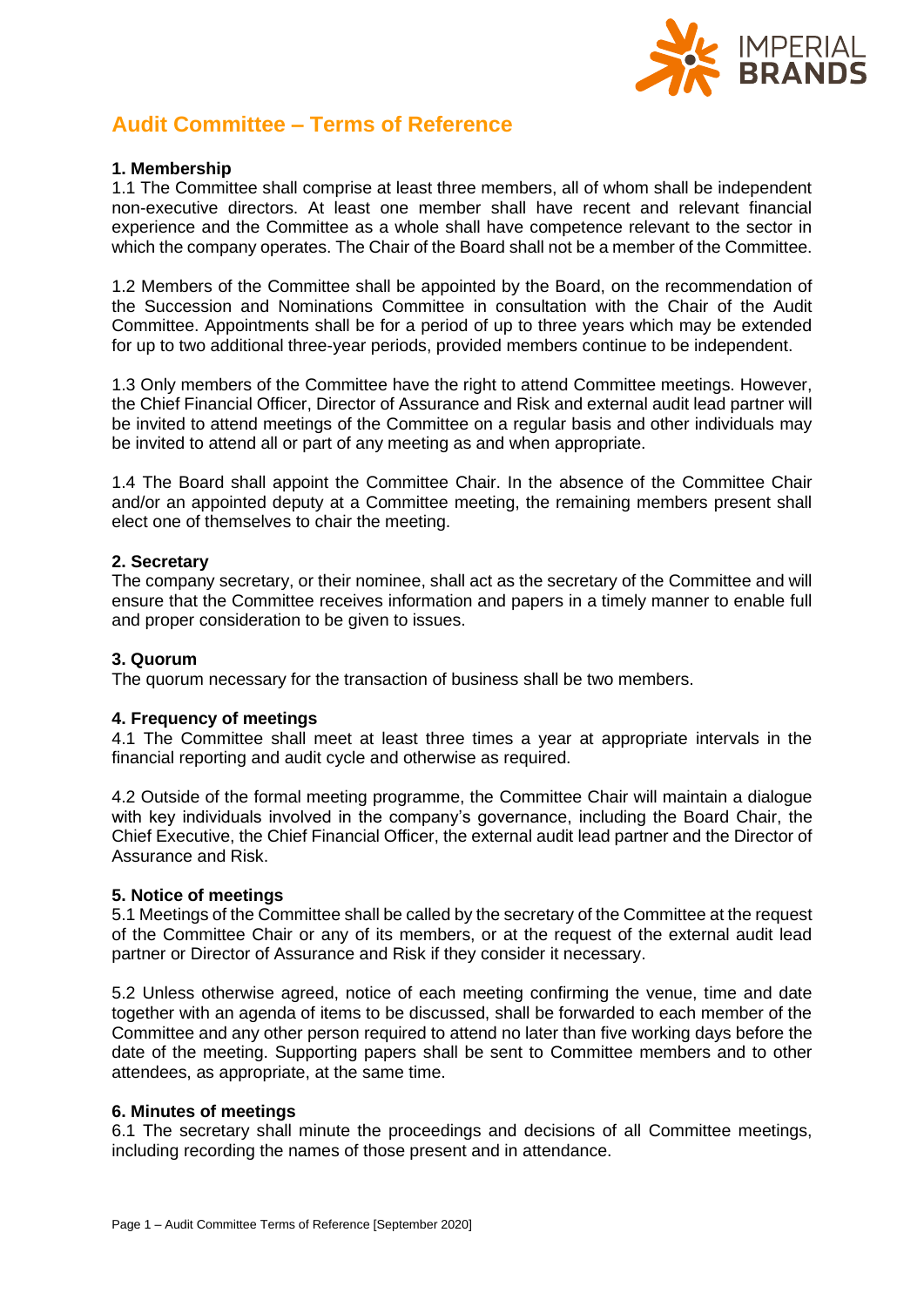

6.2 Draft minutes of Committee meetings shall be circulated to all members of the Committee. Once approved, minutes should be circulated to all other members of the Board and the company secretary unless, exceptionally, it would be inappropriate to do so.

## **7. Engagement with shareholders**

The Committee Chair should attend the annual general meeting to answer any shareholder questions on the Committee's activities. In addition the Committee Chair should seek engagement with shareholders on significant matters related to the Committee's areas of responsibility.

#### **8. Duties**

The Committee should have oversight of the group as a whole and, unless required otherwise by regulation, carry out the duties below for the parent company, major subsidiary undertakings and the group as a whole, as appropriate.

#### 8.1 Financial reporting

8.1.1 The Committee shall monitor the integrity of the financial statements of the company, including its annual and half-yearly reports, preliminary announcements and any other formal statements relating to its financial performance, and review and report to the Board on significant financial reporting issues and judgements which those statements contain having regard to matters communicated to it by the auditor.

8.1.2 In particular, the Committee shall review and challenge where necessary;

8.1.2.1 the application of significant accounting policies and any changes to them;

8.1.2.2 the methods used to account for significant or unusual transactions where different approaches are possible;

8.1.2.3 whether the company has adopted appropriate accounting policies and made appropriate estimates and judgements, taking into account the external auditor's views on the financial statements;

8.1.2.4 the clarity and completeness of disclosures in the financial statements and the context in which statements are made; and

8.1.2.5 all material information presented with the financial statements, including the strategic report and the corporate governance statements relating to the audit and to risk management.

8.1.3 The Committee shall review any other statements requiring Board approval which contain financial information first, where to carry out a review prior to Board approval would be practicable and consistent with any prompt reporting requirements under any law or regulation including the Listing Rules, Prospectus Rules and Disclosure Guidance and Transparency Rules sourcebook.

8.1.4 Where the Committee is not satisfied with any aspect of the proposed financial reporting by the company, it shall report its views to the Board.

#### 8.2 Narrative reporting

Where requested by the Board, the Committee should review the content of the annual report and accounts and advise the Board on whether, taken as a whole, it is fair, balanced and understandable and provides the information necessary for shareholders to assess the company's performance, business model and strategy and whether it informs the Board's statement in the annual report on these matters that is required under the Code.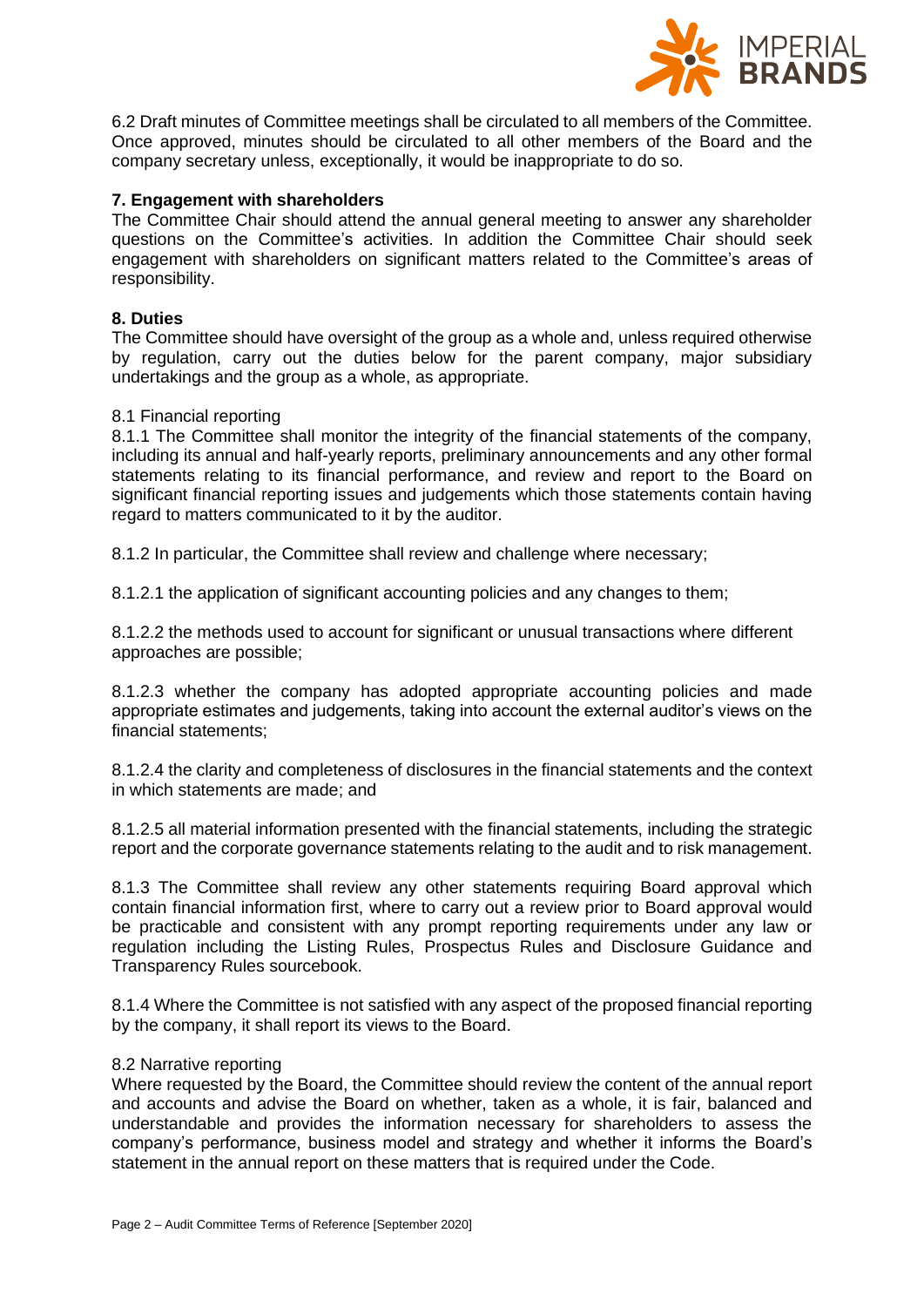

8.3 Internal controls and risk management systems

#### The Committee shall

8.3.1 keep under review the company's internal financial controls systems that identify, assess, manage and monitor financial risks, and other internal control and risk management systems; and

8.3.2 review and approve the statements to be included in the annual report concerning internal control, risk management, including the assessment of principal risks and emerging risks, and the viability statement.

8.4 Compliance, speaking-up and fraud

#### The Committee shall

8.4.1 review the adequacy and security of the company's arrangements for its employees, contractors and external parties to raise concerns, in confidence, about possible wrongdoing in financial reporting or other matters. The Committee shall ensure that these arrangements allow proportionate and independent investigation of such matters and appropriate follow up action.

8.4.2 review the company's procedures for detecting fraud.

8.4.3 review the company's systems and controls for the prevention of bribery and receive reports on non-compliance.

#### 8.5 Internal audit

The Committee shall

8.5.1 approve the appointment or termination of appointment of the Director of Assurance and Risk.

8.5.2 review and approve the role and mandate of internal audit, monitor and review the effectiveness of its work, and annually approve the internal audit charter ensuring it is appropriate for the current needs of the organisation

8.5.3 review and approve the annual internal audit plan to ensure it is aligned to the key risks of the business, and receive regular reports on work carried out.

8.5.4 ensure internal audit has unrestricted scope, the necessary resources and access to information to enable it to fulfil its mandate, ensure there is open communication between different functions and that the internal audit function evaluates the effectiveness of these functions as part of its internal audit plan, and ensure that the internal audit function is equipped to perform in accordance with appropriate professional standards for internal auditors.

8.5.5 ensure the Director of Assurance and Risk has direct access to the Board Chair and to the Committee Chair, providing independence from the executive and accountability to the Committee.

8.5.6 carry out an annual assessment of the effectiveness of the internal audit function and as part of this assessment

8.5.6.1 meet with the Director of Assurance and Risk without the presence of management to discuss the effectiveness of the function;

8.5.6.2 review and assess the annual internal audit work plan;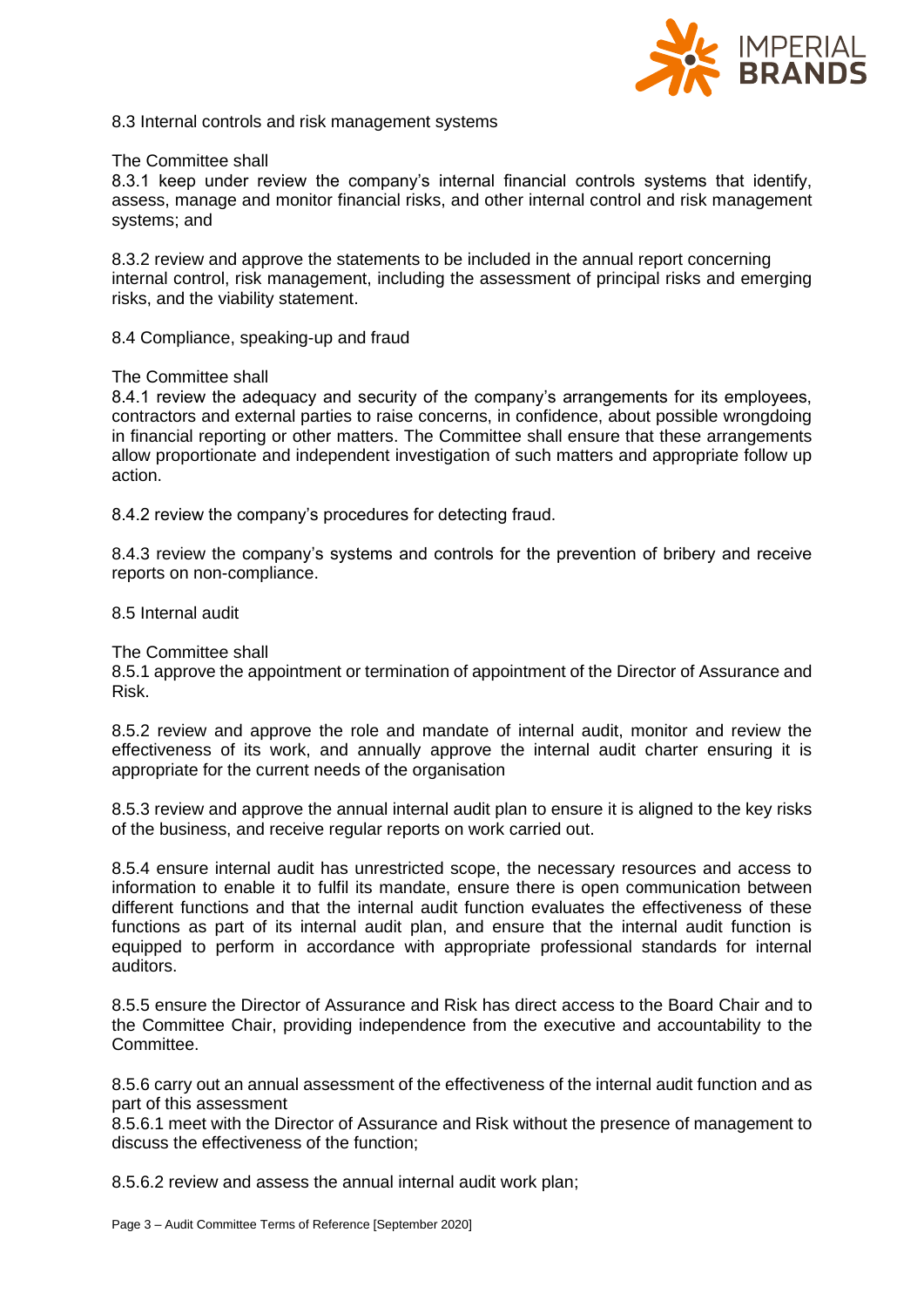

8.5.6.3 receive a report on the results of the internal auditor's work;

8.5.6.4 determine whether it is satisfied that the quality, experience and expertise of internal audit is appropriate for the business; and

8.5.6.5 review the actions taken by management to implement the recommendations of internal audit and to support the effective working of the internal audit function.

8.5.7 monitor and assess the role and effectiveness of the internal audit function in the overall context of the company's risk management system and the work of compliance, finance and the external auditor.

8.5.8 consider whether an independent, third party review of processes is appropriate.

8.6 External Audit

The Committee shall

8.6.1 consider and make recommendations to the Board, to be put to shareholders for approval at the AGM, in relation to the appointment, re-appointment and removal of the company's external auditor.

8.6.2 develop and oversee the selection procedure for the appointment of the audit firm in accordance with applicable Code and regulatory requirements, ensuring that all tendering firms have access to all necessary information and individuals during the tendering process.

8.6.3 if an external auditor resigns, investigate the issues leading to this and decide whether any action is required.

8.6.4 oversee the relationship with the external auditor. In this context the Committee shall

8.6.4.1 approve their remuneration, including both fees for audit and non-audit services, and ensure that the level of fees is appropriate to enable an effective and high-quality audit to be conducted; and

8.6.4.2 approve their terms of engagement, including any engagement letter issued at the start of each audit and the scope of the audit.

8.6.5 assess annually the external auditor's independence and objectivity, taking into account relevant law, regulation, the Ethical Standard and other professional requirements and the group's relationship with the auditor as a whole, including any threats to the auditor's independence and the safeguards applied to mitigate those threats including the provision of any non-audit services.

8.6.6 satisfy itself that there are no relationships between the auditor and the company (other than in the ordinary course of business) which could adversely affect the auditor's independence and objectivity.

8.6.7 agree with the Board a policy on the employment of former employees of the company's auditor, taking into account the Ethical Standard and legal requirements, and monitor the application of this policy.

8.6.8 monitor the auditor's processes for maintaining independence, its compliance with relevant law, regulation, other professional requirements and the Ethical Standard, including the guidance on the rotation of audit partner and staff.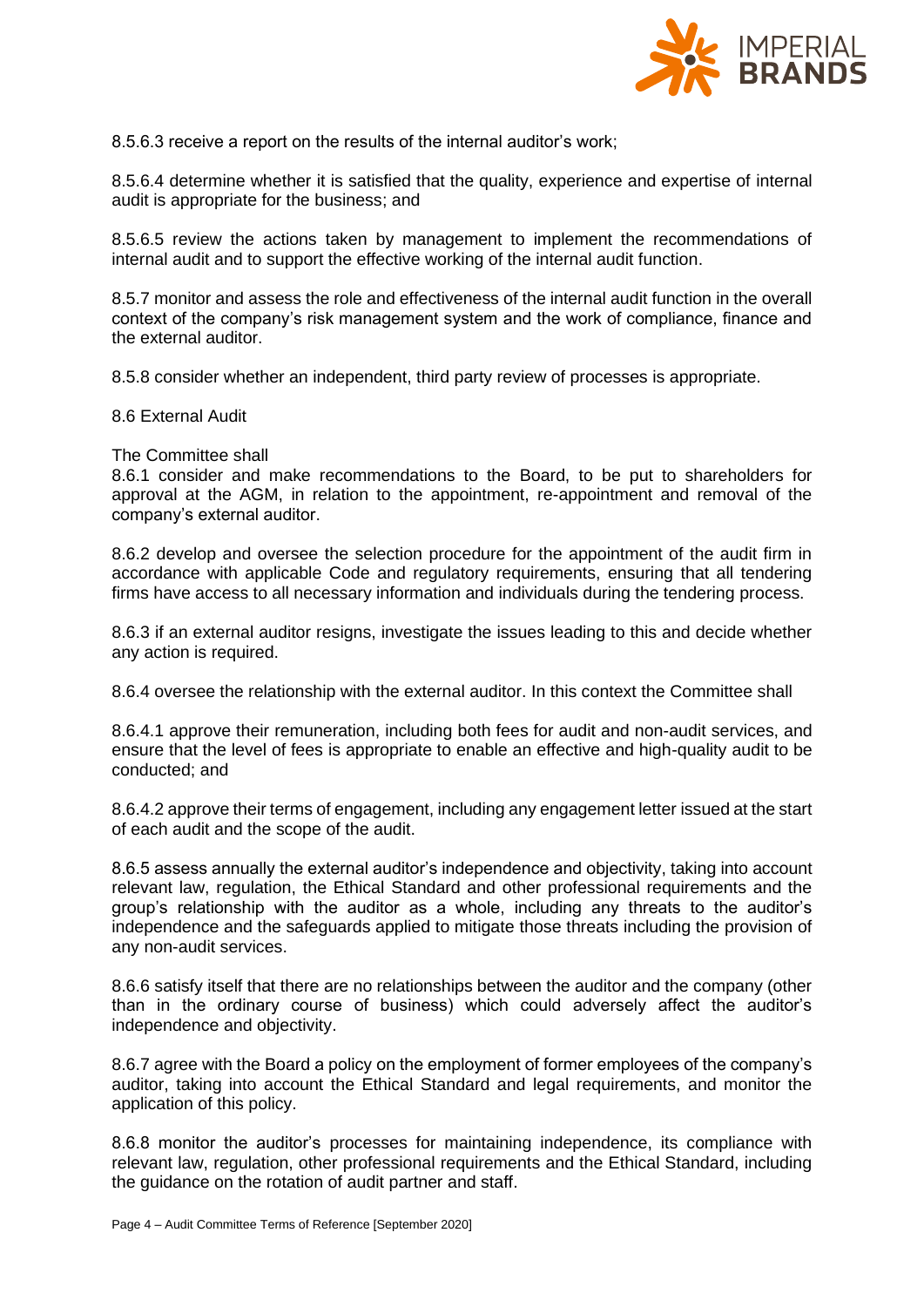

8.6.9 monitor the level of fees paid by the company to the external auditor compared to the overall fee income of the firm, office and partner and assess these in the context of relevant legal, professional and regulatory requirements, guidance and the Ethical Standard.

8.6.10 assess annually the qualifications, expertise and resources, and independence of the external auditor and the effectiveness of the external audit process, which shall include a report from the external auditor on their own internal quality procedures.

8.6.11 seek to ensure coordination of the external audit with the activities of the internal audit function.

8.6.12 evaluate the risks to the quality and effectiveness of the financial reporting process in the light of the external auditor's communications with the Committee.

8.6.13 develop and recommend to the Board the company's formal policy on the provision of non-audit services by the auditor, including prior approval of non-audit services by the Committee and specifying the types of non-audit service to be preapproved, and assessment of whether non-audit services have a direct or material effect on the audited financial statements. The policy should include consideration of the following matters:

8.6.13.1 threats to the independence and objectivity of the external auditor and any safeguards in place;

8.6.13.2 the nature of the non-audit services;

8.6.13.3 whether the external audit firm is the most suitable supplier of the non-audit Service;

8.6.13.4 the fees for the non-audit services, both individually and in aggregate, relative to the audit fee; and

8.6.13.5 the criteria governing compensation.

8.6.14 meet regularly with the external auditor (including once at the planning stage before the audit and once after the audit at the reporting stage) and, at least once a year, meet with the external auditor without management being present, to discuss the auditor's remit and any issues arising from the audit.

8.6.15 discuss with the external auditor the factors that could affect audit quality and review and approve the annual audit plan, ensuring it is consistent with the scope of the audit engagement, having regard to the seniority, expertise and experience of the audit team.

8.6.16 review the findings of the audit with the external auditor. This shall include but not be limited to, the following

8.6.16.1 a discussion of any major issues which arose during the audit;

8.6.16.2 the auditor's explanation of how the risks to audit quality were addressed;

8.6.16.3 key accounting and audit judgements;

8.6.16.4 the auditor's view of their interactions with senior management; and

8.6.16.5 levels of errors identified during the audit.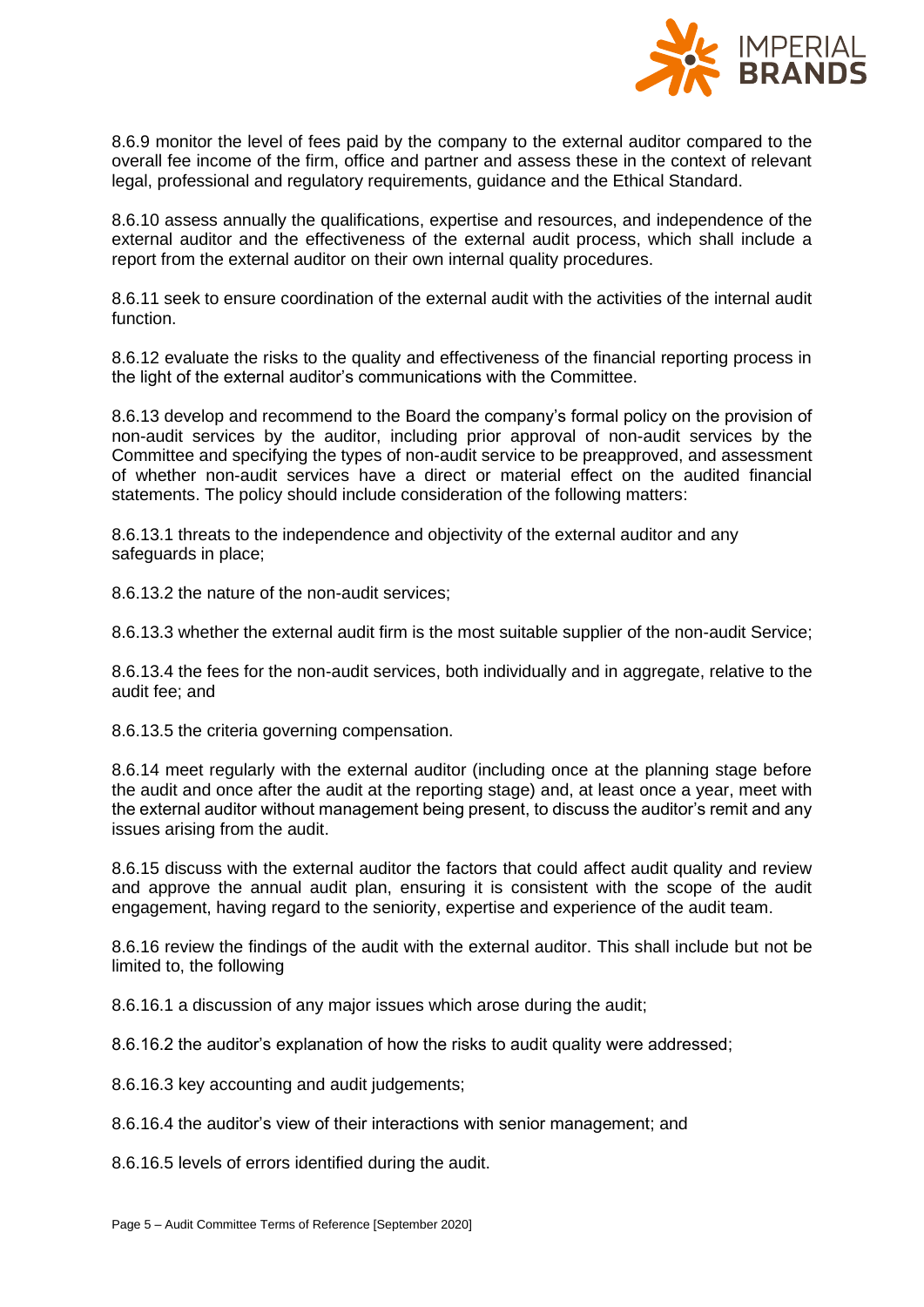

8.6.17 review any representation letter(s) requested by the external auditor before it is (they are) signed by management.

8.6.18 review the management letter and management's response to the auditor's findings and recommendations.

8.6.19 review the effectiveness of the audit process, including an assessment of the quality of the audit, the handling of key judgements by the auditor, and the auditor's response to questions from the Committee.

#### **9. Reporting responsibilities**

9.1 The Committee Chair shall report formally to the Board on its proceedings after each meeting on all matters within its duties and responsibilities and shall also formally report to the Board on how it has discharged its responsibilities. This report shall include:

9.1.1 the significant issues that it considered in relation to the financial statements (required under paragraph 8.1.1) and how these were addressed;

9.1.2 its assessment of the effectiveness of the external audit process (required under paragraph 8.6.10), the approach taken to the appointment or reappointment of the external auditor, length of tenure of audit firm, when a tender was last conducted and advance notice of any retendering plans; and

9.1.3 any other issues on which the Board has requested the Committee's opinion.

9.2 The Committee shall make whatever recommendations to the Board it deems appropriate on any area within its remit where action or improvement is needed.

9.3 The Committee shall compile a report on its activities to be included in the company's annual report. The report should describe the work of the Audit Committee, including:

9.3.1 the significant issues that the Committee considered in relation to the financial statements and how these issues were addressed;

9.3.2 an explanation of how the Committee has assessed the independence and effectiveness of the external audit process and the approach taken to the appointment or reappointment of the external auditor, information on the length of tenure of the current audit firm, when a tender was last conducted and advance notice of any retendering plans; and

9.3.3 an explanation of how auditor independence and objectivity are safeguarded if the external auditor provides non-audit services, having regard to matters communicated to it by the auditor and all other information requirements set out in the Code.

9.4 In compiling the reports referred to in 9.1 and 9.3, the Committee should exercise judgement in deciding which of the issues it considers in relation to the financial statements are significant, but should include at least those matters that have informed the Board's assessment of whether the company is a going concern and the inputs to the Board's viability statement. The report to shareholders need not repeat information disclosed elsewhere in the annual report and accounts but could provide cross-references to that information.

#### **10. Other matters**

#### The Committee shall

10.1 Have access to sufficient resources in order to carry out its duties, including access to the company secretariat for advice and assistance as required.